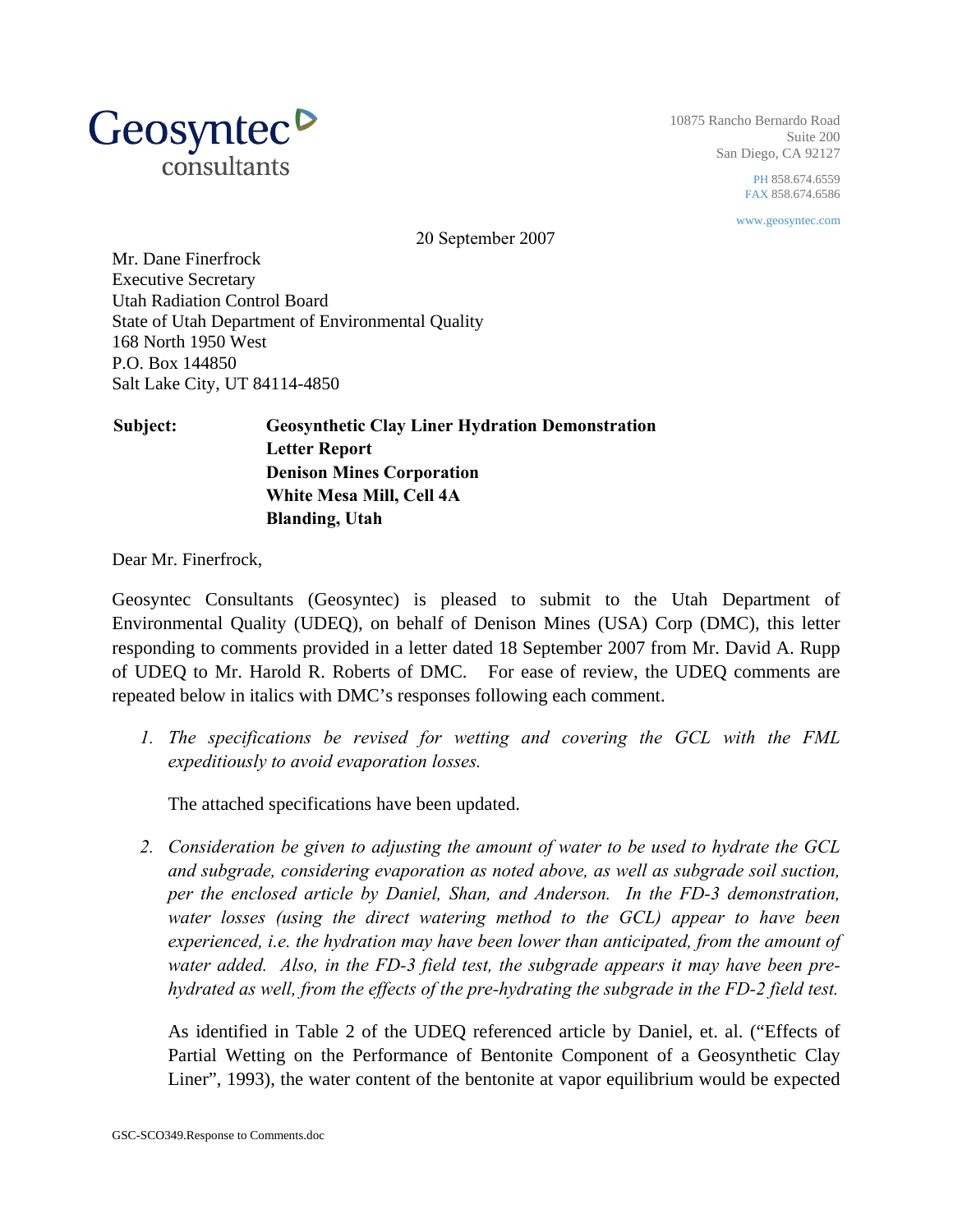Mr. Dane Finerfrock 20 September 2007 Page 2

> to be approximately 101%. Based on this article, a water content of 145% could be attained by direct soaking and adding a compressive stress of 14 kPa. Since the application for DMC Cell 4A has no compressive stress, the approximate 98% moisture contents observed in Field Demonstration 3 (FD-3) appears to comply with the water content - suction relationship. Based on this information, DMC does not believe that the underlying soil subgrade reduced the moisture content of the GCL.

> In addition, given the short duration of FD-3 (1 day), DMC does not believe that the hydration of the subgrade soils impacted the FD-3 testing, as the one week sample from soil subgrade hydration alone increased the moisture content of the GCL by approximately 12% (26% - 14% dry GCL).

> Lastly, the Daniel, et. al. article indicates that soil with a suction of greater than 15 bars would not support vegetation, but would still result in a bentonite moisture content of approximately 50%. Soils on the site were supporting vegetation prior to beginning construction of the re-lining project (vegetation has been stripped and removed) and will be moisture conditioned for dust control during construction, which based on Daniel, et. al., will result in moisture contents of between 50% and 100%.

> Therefore, DMC proposes to wet the top surface of the GCL using the same methodology as in FD-3. This methodology will result in GCL moisture contents greater than 50%.

3. *As per item 7 of our email to Greg Corcoran of Geosyntec from Loren Morton of DRC dated September 4, 2007, please provide the lab data used in making the permeability vs. time and pore volume graphs for the four MCs tested. Any additional completed lab data since the report submission is also requested.* 

Laboratory data is attached, along with the final report on the permeability testing performed by TRI Environmental.

GSC-SCO349.Response to Comments.doc